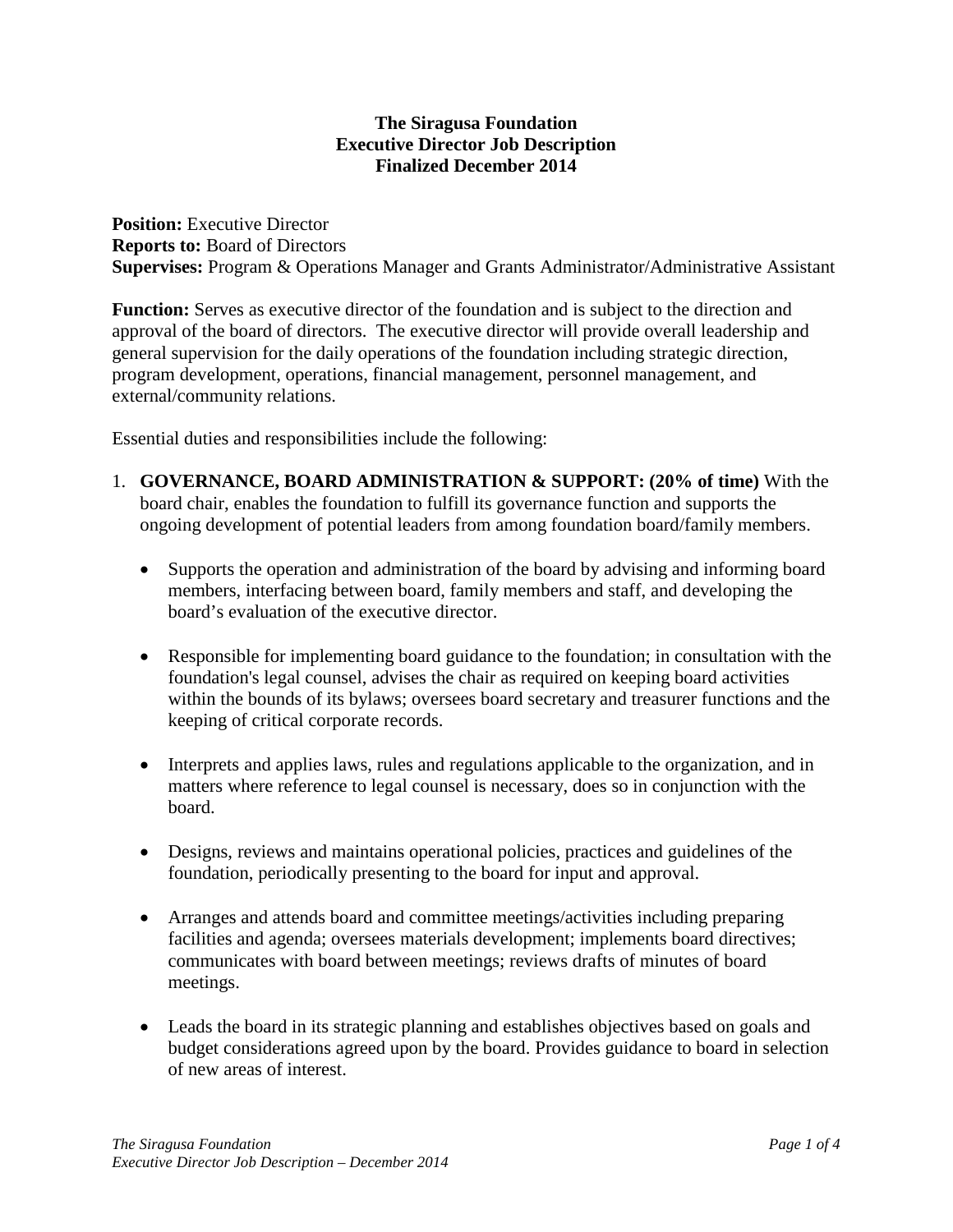- Supports board continuity and development of leadership capacity within the board and its committees. Includes developing/overseeing board engagement activities, specifically among the next generation, production of family/foundation newsletter, and management of other educational and communication vehicles.
- Develops and manages board self-evaluation and performance process.
- 2. **FINANCIAL/LEGAL RESPONSIBILITIES: (15% of time)** In consultation with the finance and executive committees, communicates actions/decisions made with the investment manager, accountant, legal counsel regarding the investment portfolio, regulatory compliance and governance of the foundation to ensure the foundation's existence and operations under applicable laws and regulations.
	- Prepares and reports on the foundation's annual budget and ensures that it and the accounting practices are adequate and cost effective. Organizes quarterly finance committee meetings and ensures appropriate preparation of materials for review including quarterly financial reports on the foundation's administrative and grants budget.
	- Develops foundation's monthly cash requirements and manages banking administration. Signs checks; oversees reconciliation of the monthly bank statements.
	- Consults with the manager of managers on investment strategy and decisions, reviews and updates the investment policy as needed with chair and finance committee, and otherwise keeps abreast of current trends that may affect the portfolio of the foundation.
	- Counsels with foundation's accountants on matters affecting the foundation and oversees materials prepared for the accountant; reviews the yearly Statement of Financial Position and tax returns with finance committee and chair.
	- Seeks advice on and promotes compliance with local, state, and federal laws. Maintains financial records and reports according to generally accepted accounting standards.
- 3. **PROGRAM DEVELOPMENT & OPERATION: (20% of time)** Responsible for implementing the foundation's philosophy/mission and its annual grantmaking goals/objectives within board-approved guidelines.
	- Provides overall direction to grantmaking initiatives/strategy. Develops and implements grant-making policies and procedures in conjunction with the foundation board, as appropriate.
	- With program staff, administers foundation's grantmaking program, including preparation of written agendas, grant proposal reviews, site visits and other matters requiring foundation action.
	- Oversees evaluation of funded programs, monitors progress of approved grants and makes periodic reports to the foundation and committees on funding effectiveness.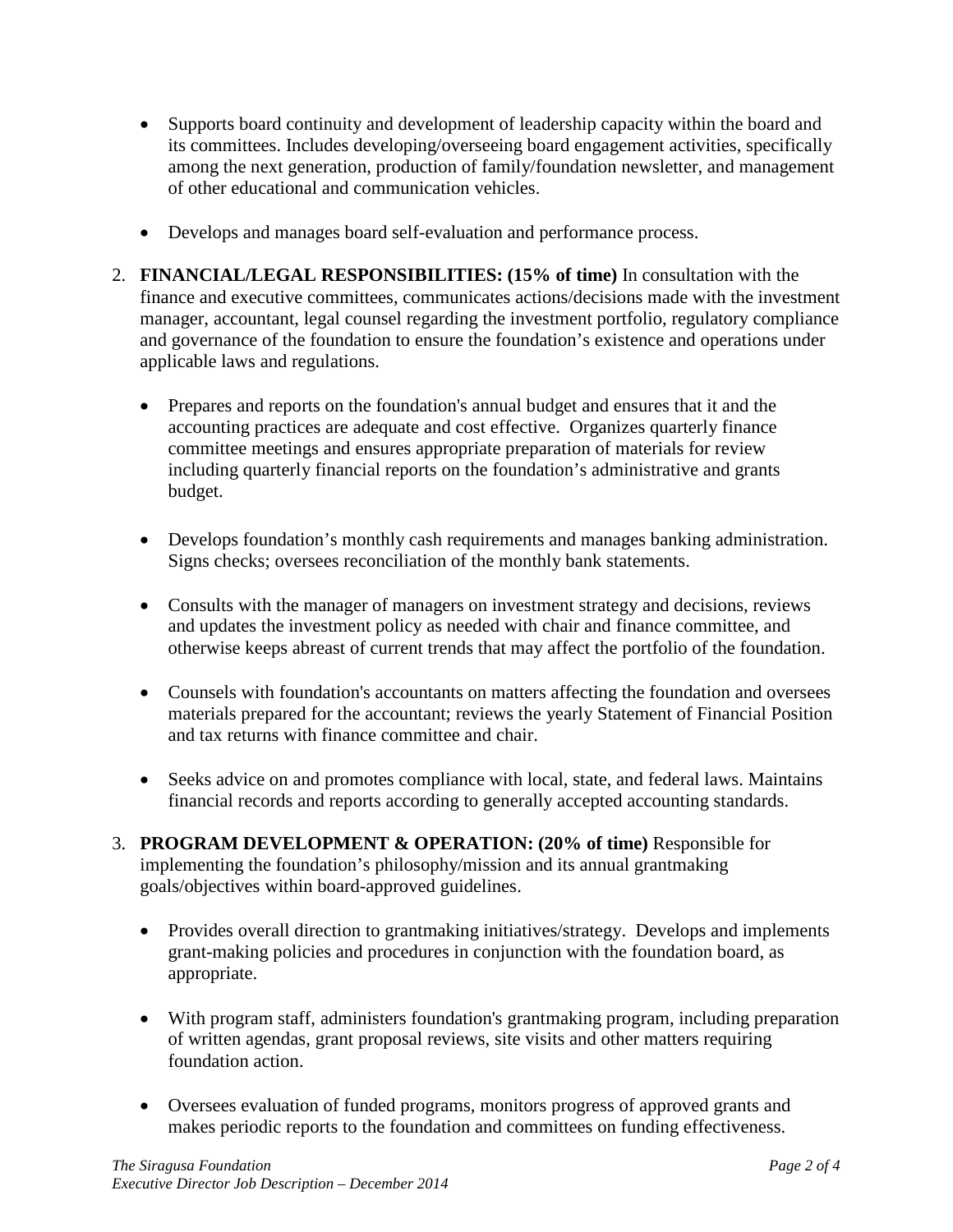- Provides technical assistance to grant-seekers, including guidance in fundraising, planning, organizational development, program design and volunteer leadership development.
- Ensures timely payout of approved grants (including ensuring approved grants are entered in QuickBooks and the grantee GIFTS database).
- Develops new programming ideas and initiatives which assist the foundation in fulfilling its mission.
- Assists board/family members in the identification and vetting of charitable causes of interest.
- 4. **ADMINISTRATIVE & HUMAN RESOURCES MANAGEMENT: (20% of time)** Supervises day-to-day operations of the foundation, including managing the human resources of the organization according to personnel policies and procedures that conform to current laws and regulations.
	- Manages and enhances systems that allow for efficiency and smooth functioning of foundation operations, ensuring compliance with established policies and procedures. Responsible for delegating responsibility for various office functions to see that these run appropriately.
	- Develops and maintains system to employ, train, mentor, supervise, evaluate and compensate all staff positions, interns/volunteers and consultants. Has "hire-fire" responsibility for the foundation's staff or consultants, as well as ability to restructure staff's responsibilities and/or to create new positions and fill them as needed. Creates an atmosphere conducive to growth, learning and improved performance.
	- Responsible for ensuring that the foundation has adequate office space and equipment.
	- Approves personnel policies and procedures in consultation with Counsel, and where necessary, makes recommendations to the executive committee on the need for new or revised policies.
	- Reviews, negotiates and works with administrators and agents to execute and comply with employee benefit plans, including 401k and health/medical insurance plans, as well business liability, D&O insurance, etc.
	- Conducts annual performance appraisals and presents compensation recommendations to the foundation board of directors.
	- Facilitates relations and communications among/between the staff and the foundation board.